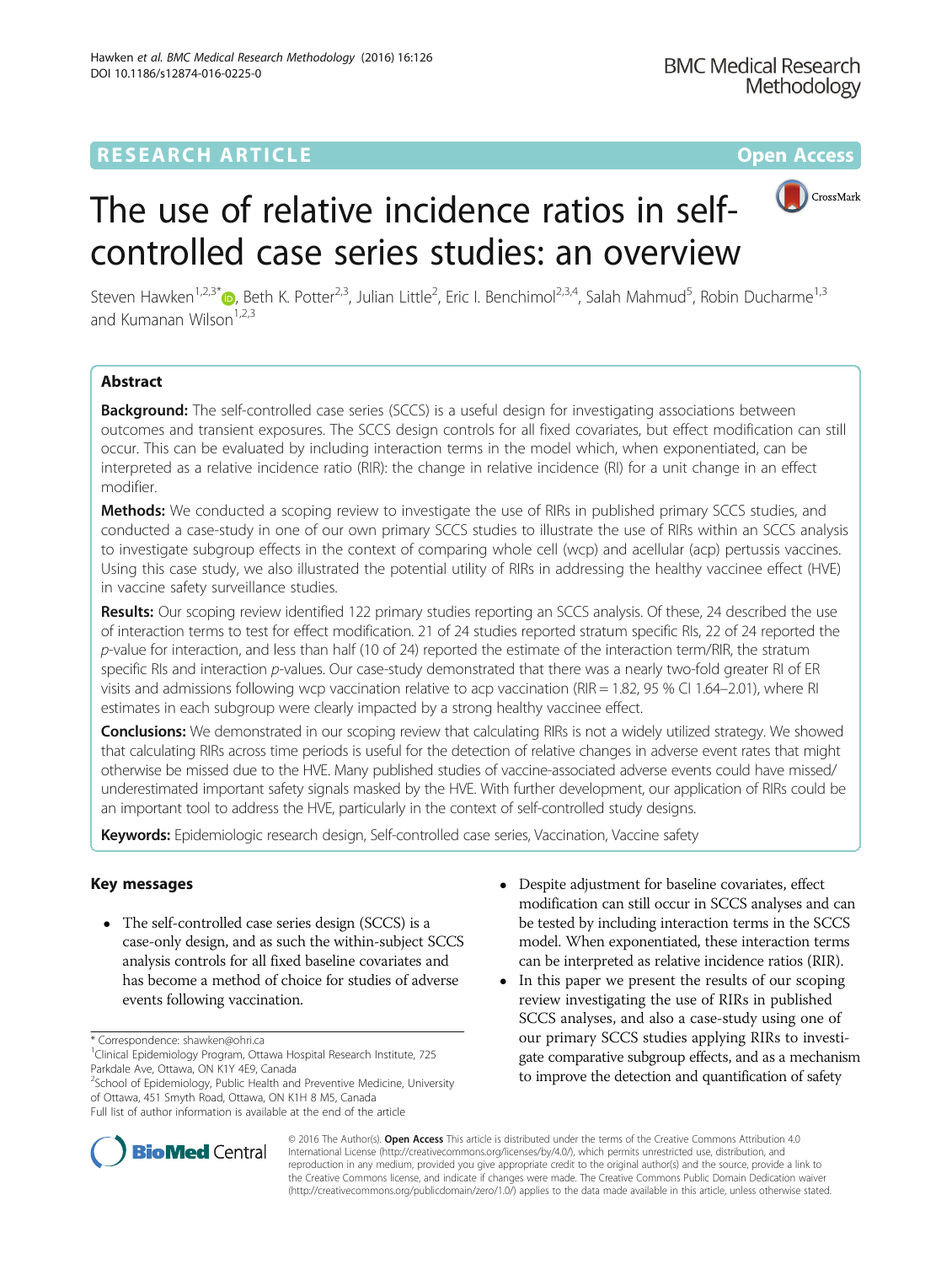signals in the presence of the healthy vaccinee effect (HVE) in vaccine safety surveillance studies.

 Many published studies of adverse events immediately following vaccinating using SCCS could have underestimated or failed to detect important safety signals by not recognizing and addressing the impact of the HVE.

#### Background

Post-marketing surveillance is important for ongoing evaluation of the safety of vaccines, and is typically based on observational data, for which conventional study designs (eg. case-control, cohort) are particularly vulnerable to confounding. This is because many factors that are associated with avoidance or delay of vaccination are also associated with the health outcomes of interest [\[1](#page-7-0)–[4](#page-7-0)].

The self-controlled case series design (SCCS) was developed to address a number of challenges associated with studying the association between adverse health outcomes and transient exposures, such as vaccination, in observational data. The SCCS is a case-only design where inference is based on disease cases and their exposures, in which each individual serves as his or her own control, implicitly adjusting for all fixed covariates (eg. sex, socio-economic status) [[5](#page-7-0)–[7\]](#page-7-0). The SCCS is fit with a conditional Poisson regression model, for which general use SAS macros and R functions have been made available by authors of the SCCS methodology in addition to extensive reference material and examples (<http://statistics.open.ac.uk/sccs>) [[6\]](#page-7-0).

The fitted SCCS conditional Poisson model provides estimates of relative incidence (RI) of adverse events, comparing incidence in exposed periods (eg. immediately following a vaccination) to unexposed periods, within individuals. The SCCS has important advantages: 1) it addresses confounding resulting from differences between the vaccinated and unvaccinated individuals in non-randomized study settings; 2) traditional cohort and case-control designs may not be feasible for studying vaccines with coverage approaching 100 % as it would be difficult to recruit unvaccinated controls; and 3) safety surveillance systems typically only collect data for individuals who reported an adverse event thought to be related to vaccination.

Despite the built-in control of time-invariant confounders in an SCCS model, it is possible that effect modification (interaction) exists such that the magnitude and/or direction of the RI differs according to one or more (fixed) covariates (e.g. age, sex, socio-demographic factors, comorbidities). Within the framework of an SCCS model it is possible to address interactions between exposure (e.g. vaccination) and one or more fixed covariates with respect to the outcome of interest by including interaction terms

[[6](#page-7-0)]. The exponentiated parameter estimate for the interaction term can be interpreted as a "relative incidence ratio" (RIR) as it is exactly equivalent to the ratio of the RI in one group compared to the RI in the designated reference group (if the interacting variable is categorical) or the change in the relative incidence given a one unit increase in the covariate (if the interacting variable is continuous). We have previously published a number of studies comparing RIs for adverse events following immunization (AEFI) among important subpopulations using RIRs. We have reported that rates of ER visits and admissions vary according to: quintiles of birth weight [\[8](#page-7-0)], birth order [[9](#page-7-0)], quintiles of neighborhood income [[10](#page-7-0)], sex [[11\]](#page-7-0) and gestational age at birth (prematurity) [\[12\]](#page-7-0). We have also used RIRs to compare the safety of influenza vaccination in patients with inflammatory bowel disease to that in healthy controls [[13](#page-7-0)].

Despite its numerous strengths, the SCCS is not immune to a critical but perhaps under-recognized phenomenon that can influence the interpretation of an SCCS analysis: the healthy vaccinee effect (HVE) [\[14](#page-7-0)–[16](#page-7-0)]. If an individual has been ill, recently hospitalized, or otherwise unwell, vaccination may be deferred by the provider/patient/ parent/guardian until the health of the individual improves. This is especially true for vaccinations in early infancy. For this reason, when observing the health status of an individual with a completed vaccination, this individual is more likely to be in a healthy state immediately before and after their vaccination. The HVE has the effect of reducing event rates in the immediate pre- and postvaccination periods. The impact of the HVE is particularly evident in studies that utilize non-specific outcome measures, for example health service utilization (hospital admissions, ER visits, physician visits), as a metric for evaluating AEFIs. Figure [1](#page-2-0) illustrates the healthy vaccinee effect for ER visits and admissions relative to date of vaccination for routine pediatric vaccination at age 6 months in Ontario, Canada.

The impact of the HVE may be much harder to quantify for less common events such as convulsions, and nearly impossible for extremely rare events (e.g. encephalitis, hypotonic hypo-responsive episodes (HHE)). For these rare and more serious outcomes, the HVE may also not have enough of an impact to be relevant, but there is not enough data available to confirm this. It is possible that studies reporting no increased risk of adverse events following vaccination may in fact have missed clinically important safety signals that were distorted by the HVE. Although the HVE is acknowledged in the literature, its potential impact on the detection of adverse events in the first few days following a completed vaccination is not as well recognized.

Our study sought to: 1) Investigate the use of RIRs among all published primary SCCS studies through a comprehensive scoping review, and 2) Present our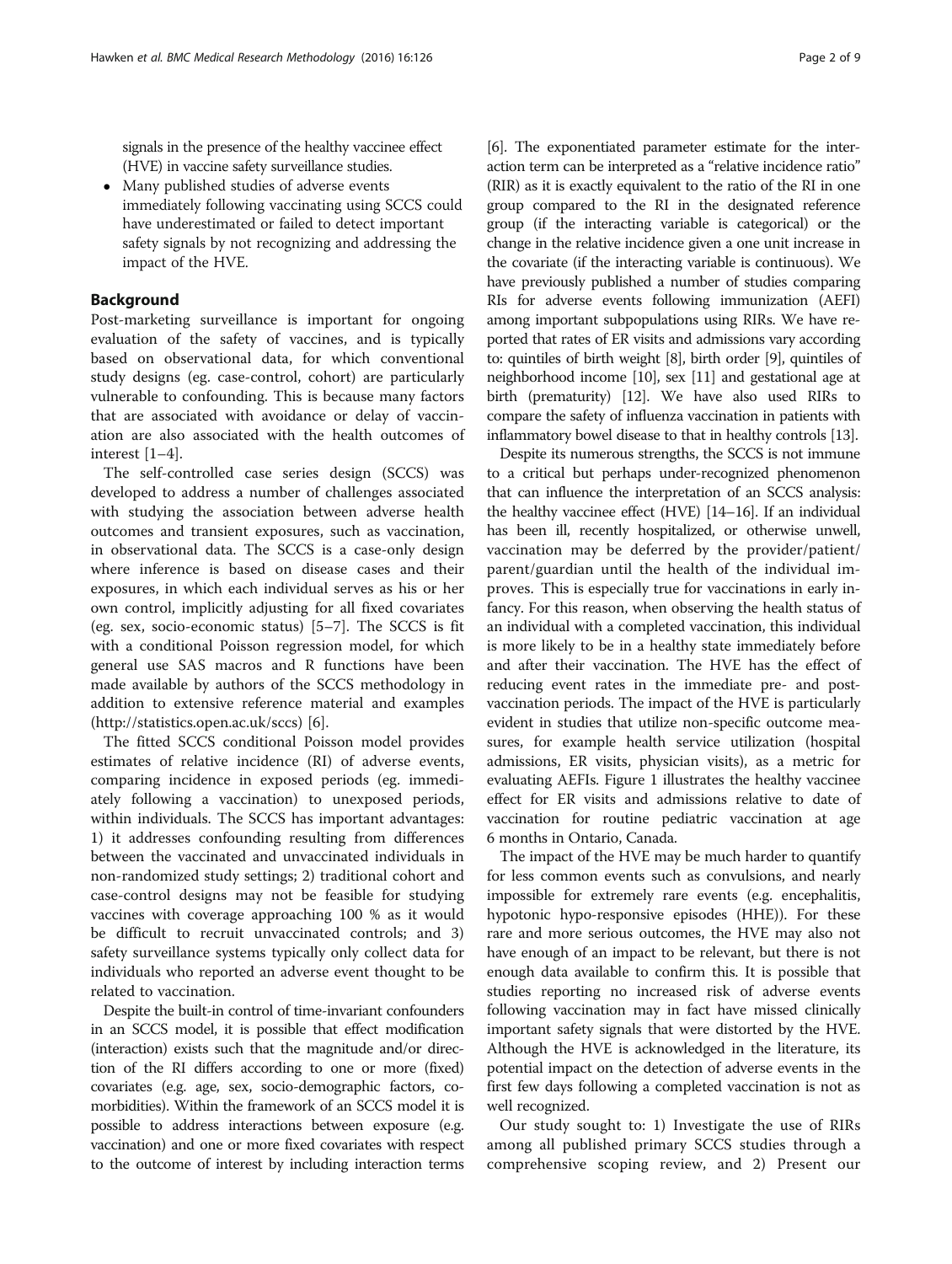<span id="page-2-0"></span>

case-study applying relative incidence ratios (RIRs) in the analysis of one of our own primary SCCS studies of adverse events following vaccination to investigate subgroup effects in the context of comparing whole cell (wcp) and acellular (acp) pertussis vaccines. Using this case study, we also sought to demonstrate the potential utility of RIRs in addressing the healthy vaccinee effect (HVE) that could mask important safety signals in many vaccine safety surveillance studies.

#### Methods

#### Scoping review of use of RIRs in primary SCCS studies

We searched the PubMed and Scopus databases for all papers published between January 1st, 1995 and April 30th, 2014 with the keywords "self-controlled case series" OR "self-controlled risk interval" OR "self-controlled cohort", and also all papers that cited any of the main methods papers describing the SCCS [[6](#page-7-0), [7](#page-7-0), [17](#page-7-0)–[21](#page-7-0)]. The titles and abstracts were then reviewed and all studies reporting an original analysis of observational data using the SCCS methodology were retained for full review. The full texts of the retained manuscripts were then reviewed to determine if interaction tests were performed in the SCCS model, how they were applied and how the results were reported, as well as searching the references cited in the reviewed papers for additional studies that may have been missed. Detailed information about each study was extracted and reported in the study results.

### Case-study of the application of relative incidence ratios (RIRs) in an SCCS analysis

The diphtheria, tetanus, acellular pertussis, inactivated polio and Haemophilus influenzae b (DTaP-IPV-Hib) component vaccine is given at 2, 4 and 6 months of age in Ontario, Canada. For component vaccines, adverse reactions typically occur immediately following a vaccination (0–72 h post-injection) because they contain no live replicating virus. Under these conditions, the risk period overlaps with the period in which reduced rates of adverse events are observed due to the HVE. Therefore, when observing the incidence of adverse events in the most likely risk period (from 0 to 72 h post-injection for DTaP-IPV-Hib) versus a control period farther removed from vaccination, the HVE may mask increased adverse event risk associated with vaccine administration.

We have previously conducted a study of emergency room (ER) visits and admissions following DTaP-IPV-Hib vaccine recommended at ages 2, 4 and 6 months in which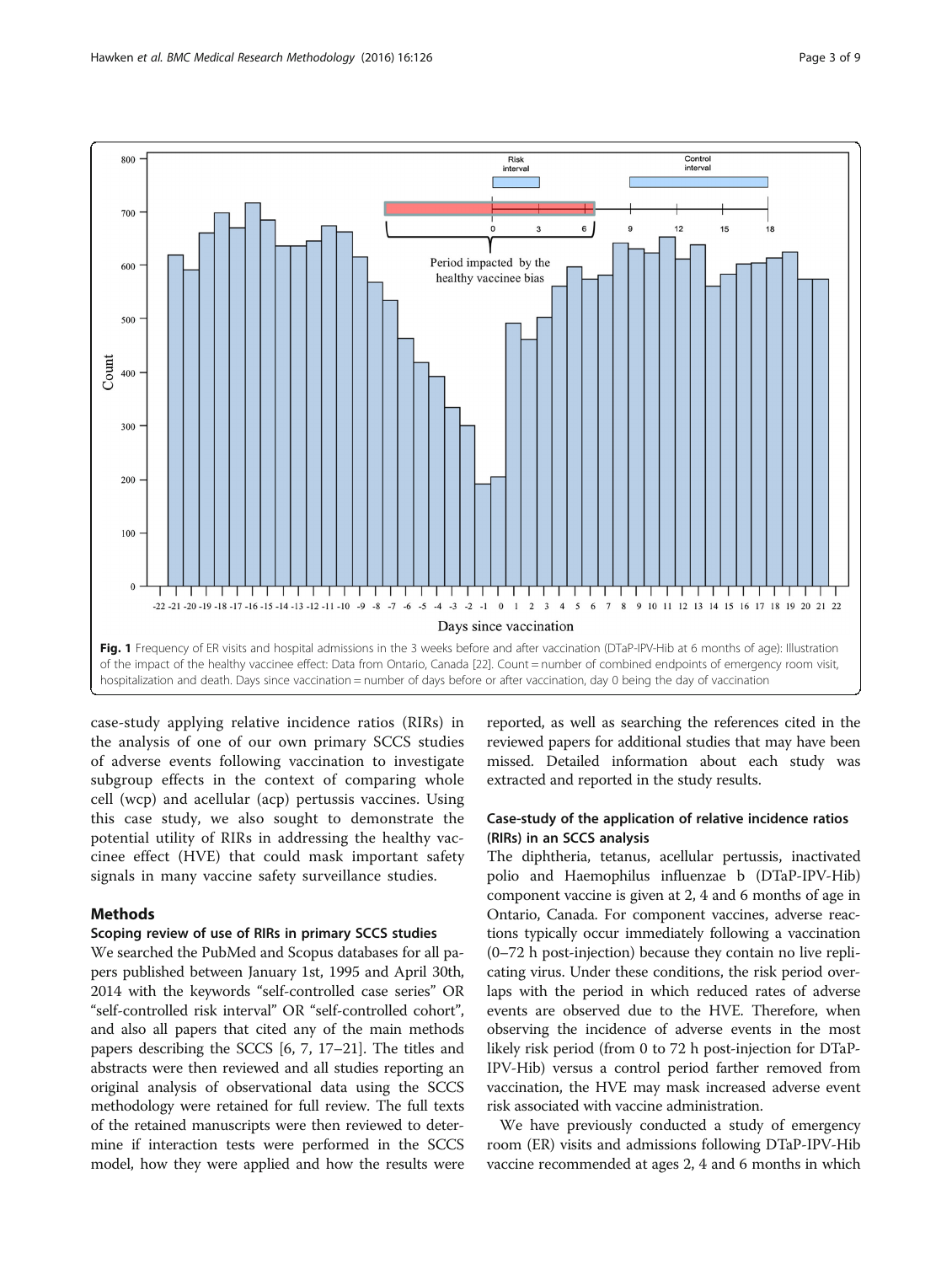we found no evidence of increased risk of events in the first 72 h following vaccination (compared to the control period: days 9 to 18), but we observed a strong HVE, which is described by Fig. [1](#page-2-0) [[22\]](#page-7-0). In the studies we have conducted using the SCCS, our implementation of the design was somewhat atypical in that we defined very short control periods (e.g. 9 days) and only included exposure time in the post-vaccination period [[8](#page-7-0)–[12](#page-7-0), [22](#page-7-0)–[24](#page-7-0)]. Our rationale for the selected control periods was twofold. Firstly, when studying vaccinations in early infancy, background rates of ER visits and hospitalizations change very rapidly, especially in the first few months following birth. Therefore, careful age stratification is required to control for changing background event rates when longer control intervals are used, which would further complicate the analysis. Secondly, as vaccinations in first year after birth are closely spaced (e.g. 2, 4, 6 and 12 months), tight control intervals were required in order to investigate associations involving individual vaccinations so that the control intervals did not overlap with risk periods associated with subsequent vaccinations. Although we used an atypical implementation of unexposed control periods in our case-study, the methods applied in our case study are broadly applicable to SCCS models in general.

#### Results

#### Scoping review of use of RIRs in primary SCCS studies

Our electronic database search returned 334 articles. Titles and abstracts were reviewed to eliminate duplicates, and to identify those studies that reported an original analysis of observational data using the SCCS methodology, leaving 122 studies. After retrieval and full text review of the 122 remaining studies, 24 described the use of interaction terms in the SCCS model to test for effect modification. No additional studies were identified through references listed by the reviewed papers. Details of the 24 included studies are given in Table [1.](#page-4-0) For the final subset of qualifying manuscripts, 10 of 24 studies reported the estimate of the interaction term/RIR in addition to the stratum specific relative incidence estimates and interaction  $p$ -values. Twenty-one of 24 studies reported the stratum specific RIs, and 22 of 24 reported the p-value for the test for interaction. Two of 24 studies reported no details of the interaction tests, other than that they were performed, and did not achieve statistical significance (Table [1\)](#page-4-0).

#### Case-study of the application of RIRs in an SCCS analysis

Table [2](#page-5-0) presents a comparison of relative incidence of ER visits and admissions observed among children in Ontario, Canada in the 3 days following the 2-month diphtheria-whole-cell-pertussis-tetanus (DPT) vaccination (risk period) vs. days 9 to 18 (control period). We compared the RI during the period 1994 to 1996 when

the more reactogenic whole cell pertussis vaccine was being administered with the RI during the period from 1998 to 2000 when the less reactogenic diphtheriatetanus-acellular pertussis vaccine (DTaP) was being administered. The RI during the whole cell period was 1.08 (95 % CI 1.02–1.15) and the RI during the acellular period was 0.60 (95 % CI 0.55–0.65). The RIR for the whole cell versus acellular period was calculated to be 1.82 (95 % CI 1.64–2.01). This provides evidence that the relative incidence of events was nearly two-fold higher in the whole-cell versus acellular vaccine usage periods.

Employing the parameter estimates generated from the fitted conditional Poisson model, the RI in each time period as well as the RIR comparing the whole cell versus acellular period can be expressed as:

 $\text{RI(whole cell period)} = \text{exp} \Big( 1 \cdot \beta_{risk} + 1 \cdot \beta_{risk} \cdot 1 \cdot \beta_{period} \Big)$  $= 1.08$ RI(acellular period) =  $\exp\left(1 \cdot \beta_{risk} + 1 \cdot \beta_{risk} \cdot 0 \cdot \beta_{period}\right)$  $=$  exp $(1·\beta_{risk}) = 0.60$ RIR (whole cell vs. acellular period) =  $\exp\left(1 \cdot \beta_{period}\right)$  $=\frac{1.08}{0.60}=1.82$ 

where  $\beta_{risk}$  is the parameter estimate of log (RI) in the reference group (acellular period) and  $\beta_{period}$  is the parameter estimate of the interaction term of period (whole cell vs. acellular period) with risk. Since this is a dichotomous interaction variable, the period variable would take the value 1 for the whole cell period and 0 for the acellular period. For a categorical interaction with *m* categories, *period* would be a vector of  $(m-1)$ dummy variables indicating subgroup membership, or period may be a continuous variable. The main effect terms for the fixed covariates interacting with exposure cancel out (eg. biological sex does not change between an individual's exposed and unexposed periods) leaving just the interaction terms. A likelihood ratio test is employed to compare the model with interaction terms included to the model that excludes these terms. This tests the hypothesis that the relative incidence of outcomes with respect to exposure (i.e. vaccination) depends on the value of the covariate involved in the interaction [\[6](#page-7-0), [7](#page-7-0)].

Visual inspection of the daily frequency of events relative to day of vaccination in both periods strongly suggest that the RI estimates in both the whole cell and acellular periods were impacted by the healthy vaccinee effect (Fig. [2](#page-5-0)). The effect is very similar in the week preceding vaccination in both the whole cell and the acellular pertussis periods, but in the days following the whole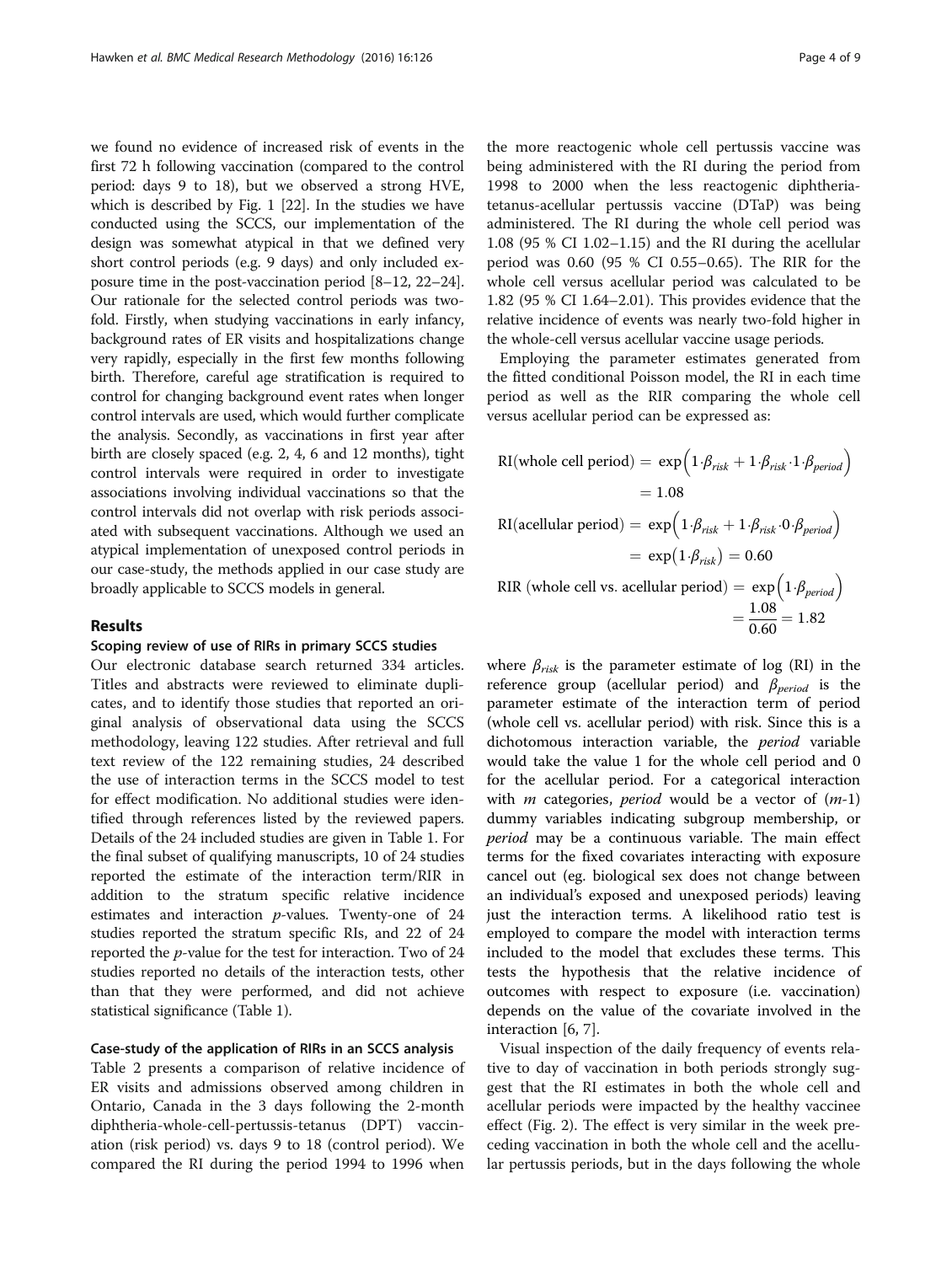| Study <sup>a</sup>                             | Exposure                                            | Outcomes                                                                                            | Interaction Tested                                                                               | Estimates/RIR/int<br>p-value reported |  |
|------------------------------------------------|-----------------------------------------------------|-----------------------------------------------------------------------------------------------------|--------------------------------------------------------------------------------------------------|---------------------------------------|--|
| 12 month MMR vaccination<br>Wilson et al. [11] |                                                     | ER visits + admissions                                                                              | Sex                                                                                              | yes/yes/yes                           |  |
| Kwong et al. [26]                              | Influenza illness and influenza<br>immunization     | Guillain-Barré syndrome                                                                             | Age, sex, month of vaccination                                                                   | yes/no/yes                            |  |
| Benchimol et al.<br>$[13]$                     | Influenza vaccination                               | $ER$ visits $+$ admissions $+$ physician visits<br>IBD versus healthy controls<br><b>IBD</b> flares |                                                                                                  | yes/yes/yes                           |  |
| Wilson et al. [10]                             | 2, 4, 6 (DTaP) and 12 month (MMR)<br>vaccination    | SES (Neighborhood income quintiles)<br>$ER \text{ visits} + \text{admissions}$                      |                                                                                                  | yes/yes/yes                           |  |
| Hawken et al. [23]                             | Acellular/whole cell pertussis vaccine              | $ER \text{ visits} + \text{admissions}$                                                             | Whole cell (1994-1996) versus acellular pertussis vaccine (1998-2000)                            | yes/yes/yes                           |  |
| Wilson et al. [12]                             | 2 month vaccination                                 | $ER \text{ visits} + \text{admissions}$                                                             | Preterm versus full term infants                                                                 | yes/yes/yes                           |  |
| Wilson et al. [8]                              | 2, 4, 6 and 12 month vaccination                    | $ER$ visits $+$ admissions                                                                          | Quintiles of birthweight                                                                         | yes/yes/yes                           |  |
| Connolly-Anderson<br>et al. [27]               | Hemorrhagic fever with renal<br>syndrome            | Acute myocardial infarction and stroke                                                              | Sex                                                                                              | yes/no/yes                            |  |
| Langan et al. [28]                             | Herpes Zoster infection                             | Stroke                                                                                              | Antiviral Therapy                                                                                | yes/no/yes                            |  |
| Dodd et al. [29]                               | H1N1 vaccination                                    | Guillain-Barré syndrome                                                                             | Age, sex, adjuvanted vs. non-adjuvanted vaccine, concomitant seasonal flu<br>vaccine             | yes/no/yes                            |  |
| Butt et al. [30]                               | Antihypertensives                                   | Falls                                                                                               | Sex                                                                                              | yes/no/yes                            |  |
| Andrews et al. [31]                            | MMR vaccination                                     | Thrombocytopenic purpura                                                                            | Country                                                                                          | yes/no/yes                            |  |
| Tokars et al. [32]                             | H1N1 and seasonal influenza<br>vaccination          | Guillain-Barré syndrome                                                                             | age, sex, vaccine type, received season flu vaccine, site                                        | yes/no/yes                            |  |
| Pariente et al. [33]                           | Antipsychotic use                                   | Myocardial infarction                                                                               | Previous history of cardiovascular disease                                                       | no/no/no <sup>b</sup>                 |  |
| Warren-Gash et al.<br>$[34]$                   | Influenza vaccination                               | Acute MI                                                                                            | Age group, sex, type of infarction, and history of vascular disease                              | yes/no/yes                            |  |
| Tse et al. [35]                                | Influenza vaccination                               | Febrile seizures                                                                                    | concomitant 13-valent pneumococcal conjugate vaccine (PCV13), age                                | yes/yes/yes                           |  |
| Gwini et al. [36]                              | Influenza vaccination                               | Acute myocardial infarction                                                                         | Age, sex                                                                                         | yes/no/yes                            |  |
| Pattenden et al.<br>[37]                       | Heat Exposure                                       | Mortality                                                                                           | Ozone levels                                                                                     | yes/yes/yes                           |  |
| Andrews et al. [38]                            | Acellular pertussis/whole cell pertussis<br>vaccine | Convulsions,                                                                                        | Whole cell period vs. acellular period                                                           | yes/yes/yes                           |  |
| Douglas et al. [39]                            | Thiazolidinediones                                  | Fractures                                                                                           | Rosiglitazone versus pioglitazone                                                                | yes/no/yes                            |  |
| Miller et al. [40]                             | <b>MMR</b>                                          | Convulsions and aseptic meningitis                                                                  | Vaccine Manufacturer, Concomitant MCC vaccination vs. separate                                   | yes/no/yes                            |  |
| Game et al. [41]                               | Initiation of dialysis                              | Foot ulceration                                                                                     | Haemodialysis vs. ambulatory peritoneal dialysis                                                 | no/no/no <sup>d</sup>                 |  |
| Miller et al. [42]                             | MMR vaccination                                     | Gait Disturbance                                                                                    | doses of thimerisol containing vaccines by 4 months, \ mercury exposure<br>intensity by 6 months | yes/no/yes                            |  |
| Sardinas et al. [43]                           | Oral polio vaccine                                  | Intussusception                                                                                     | age                                                                                              | no/no/yes                             |  |

## <span id="page-4-0"></span>Table 1 Studies that reported testing for interactions, and/or comparing subgroups in an SCCS modeling context

<sup>a</sup>Studies reported above the gray dividing bar are studies published by the authors and their collaborators <sup>b</sup>Reported that interaction was tested and did not reach statistical significance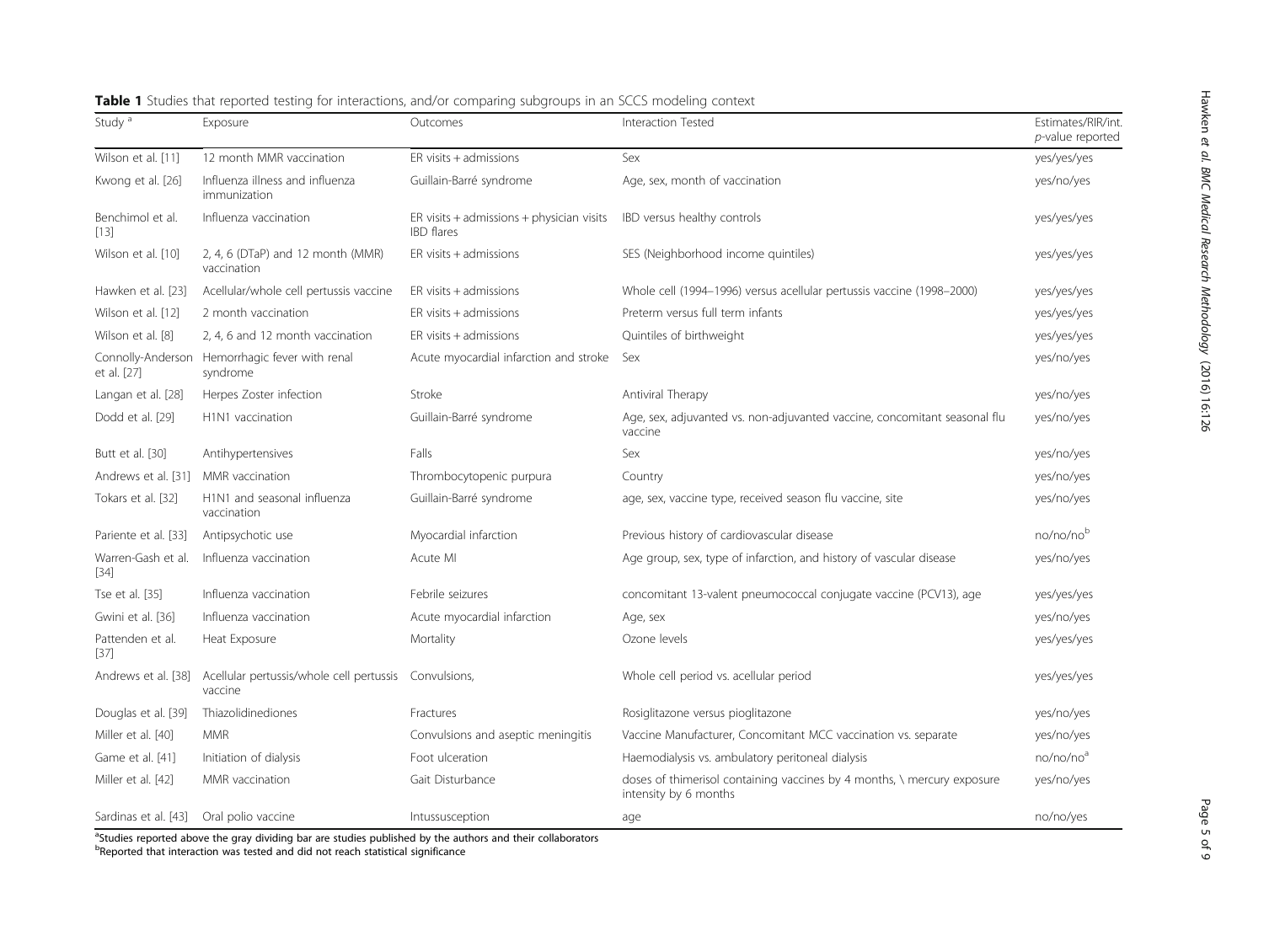<span id="page-5-0"></span>Table 2 ER Visits and Admissions in the first 72 h following vaccination versus days 9 to 18 for the time period when whole cell pertussis vaccine was used compared to the time period when acellular pertussis vaccine was used [\[23\]](#page-7-0)

|                           | Risk events<br>(first $72 h$ ) | Control events<br>(Dav 9-18) | Relative incidence | 95 % CL       | Relative incidence ratio | 95 % CL       | $P$ -value <sup>d</sup>  |
|---------------------------|--------------------------------|------------------------------|--------------------|---------------|--------------------------|---------------|--------------------------|
| Apr 94-Mar96 (whole-cell) | 1323                           | 3663                         | L.O.               | 1.02–1.15     | - 1.82                   | $1.64 - 2.01$ | P < 0.0001               |
| Apr98-Mar00 (acellular)   | 697                            | 3508                         | 0.60               | $0.55 - 0.65$ | 1 (ref)                  |               | $\overline{\phantom{a}}$ |

<sup>a</sup>p-value for interaction of time period (whole cell or acellular periods) with risk

cell vaccinations (1994–1996), there is clearly a spike in events on the first day following vaccination which is largely washed out by the HVE (RI  $1.08 = 95$  % CI 1.02–1.15) but is still statistically significant with  $p <$ 0.0001 due to high statistical power. However, in the acellular period, there appears to be no spike following vaccination, but rather in the days following vaccination there is an approximate mirror image of the decrease in event rate seen before vaccination (RI = 0.60, 95 % CI 0.55–0.65). In both periods, the daily frequency of events is nearly halved by the day before vaccination with very similar relative incidence for the week before vaccination compared to the control period (days 9–18) (Fig. 2).

When we calculated the RIR for the whole cell versus acellular periods, the similar HVE in both periods is essentially cancelled out and the higher relative incidence of adverse events associated with the whole cell combination vaccine becomes clear (RIR = 1.82, 95 % CI 1.64–2.01) (Fig. 2). This suggests that RIRs provide a useful effect estimate that can be constructed in such a way to potentially overcome the healthy vaccinee effect to detect safety signals (or relative changes in safety signals) that might otherwise be missed.

#### **Discussion**

In this manuscript, we presented the results of our scoping review of primary SCCS studies and the use of relative incidence ratios therein, as well as case-study from one of our primary SCCS studies providing a worked example of the utility, strengths and limitations of RIRs for describing subgroup effects as well as effect modification by continuous covariates.

In the context of vaccine safety surveillance, we are often interested in detecting increases or decreases in incidence of serious adverse event and changes in healthcare utilization patterns related to vaccine reactions following introduction of a new vaccine formulation, manufacturer, or other modification. In this case, interest may be focused on detecting changes in relative incidence over time or in important subgroups. Using relative incidence ratios (RIR), the change in relative incidence across time or physical subgroups of interest can be estimated and formally tested. For example, if a different formulation of a vaccine is introduced at a known point in time, then an SCCS model can be fit, with common risk and control periods across the entire population, but an interaction term is then included in the model, which estimates the RIR comparing the



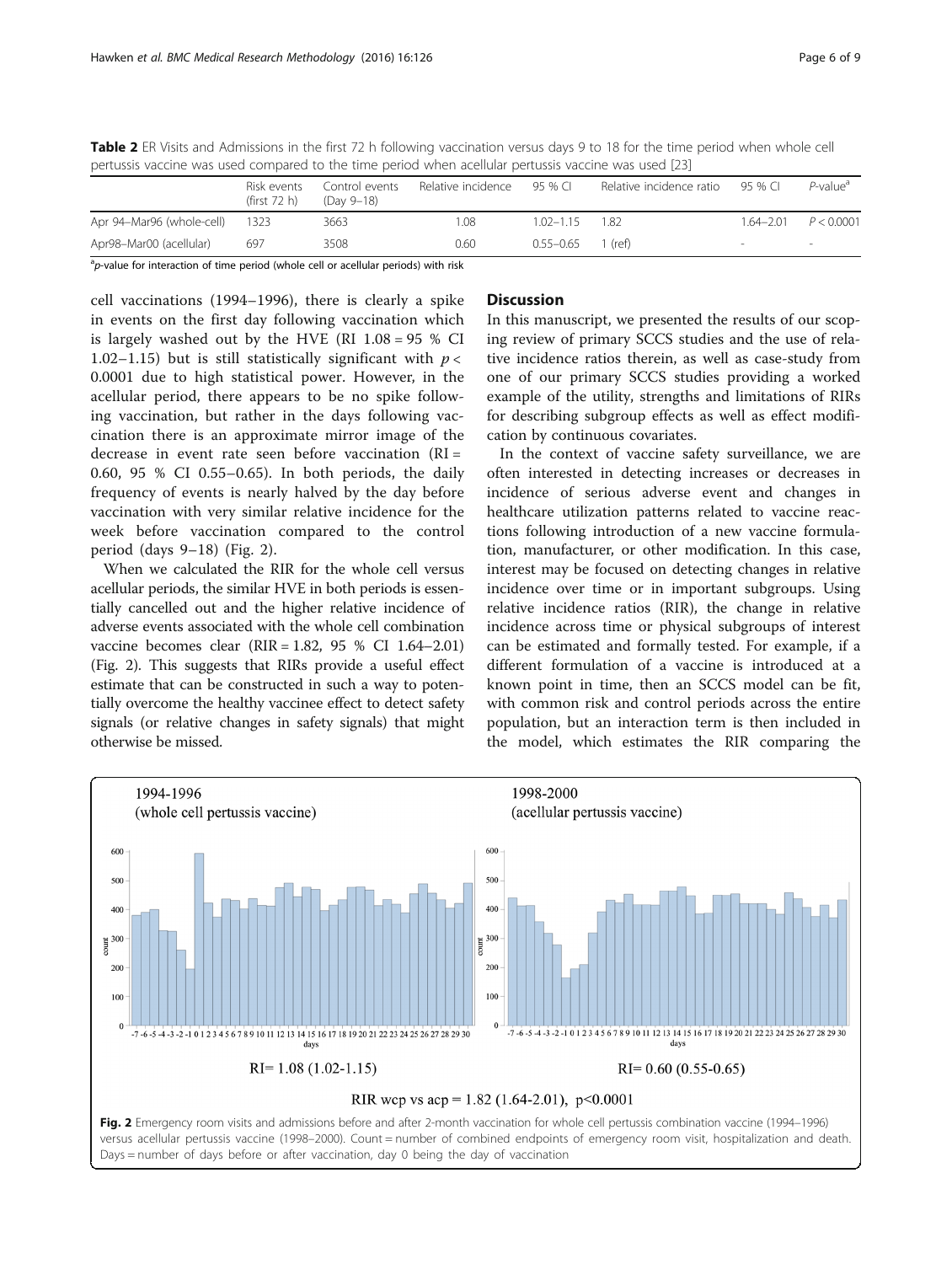period after the new vaccine is introduced versus the period in which the old formulation was used.

In our case-study we have illustrated how, in some cases, the HVE can bias the observed relative incidence of adverse events that occur within the first few days following a vaccination. Calculating the RIR across groups to be compared (or in our case-study, time periods to be compared) similarly affected by the HVE would, in effect, cancel out the HVE and provide a potentially less biased estimate of the change in RI across the subgroups. Therefore, this could present a useful strategy for overcoming the healthy vaccinee effect, when relative changes in rates of adverse events across time periods, jurisdictions or subgroups of vaccines are of primary interest.

In the SCCS modeling context, RIRs are not afforded the same protection from confounding as the subgroup specific RI estimates, which is a potential limitation of our proposed applications of RIRs. For example, if we suspect that the relative incidence of adverse events depends on sex (i.e. females are more susceptible to adverse events following vaccination than males who are similarly exposed) we would test this hypothesis by including an interaction term between risk period and sex. This term, if statistically significant, provides evidence that sex is an effect modifier. However, since we would now be estimating an interaction effect across levels of a fixed baseline covariate, this could no longer be considered a within-individual effect estimate, and hence, any observed interaction effect could be the result of confounding. This issue can be addressed in the same way it is addressed in other modeling situations, by statistically controlling for other potential confounders in the SCCS model in order to assess whether the interaction effect of interest persists after statistical adjustment. This further adjustment is implemented by introducing additional interaction terms for the potential confounder(s) of interest and then observing whether the parameter estimate of the target effect modifier changes substantively. Stratified analysis is also a useful strategy to observe whether the interaction of interest is consistent across subgroups of known potential confounders of interest. These remedies afford less reassurance than the basic SCCS model, which provides main effect estimates that are implicitly controlled for all known and unknown fixed covariates. In generating RIR estimates we are limited to adjusting for known confounders, for which data are available. Vanderweele and Knol [[25](#page-7-0)] point out that, if the point of the subgroup analysis is to identify vulnerable subsets of individuals for possible intervention, then confounding in interaction effects is of much less importance. If the aim is to make causal inference with respect to the source of the interaction, then the confounding would be important to account for [[25](#page-7-0)].

#### **Conclusions**

In this review we have demonstrated the potential utility of RIRs, which are based upon a test of interaction in the SCCS conditional Poisson model. We have discussed the strengths and limitations of RIRs for describing subgroup effects as well as effect modification by continuous covariates. We have also conducted a scoping review that demonstrated that very few primary SCCS studies are making use of RIRs to evaluate relative subgroup effects.

We have proposed that calculating RIRs across time periods (year over year for example) is very useful for detecting relative changes in rates of adverse events, which could constitute safety signals that might otherwise be missed due to the HVE. We emphasize many published studies of adverse events immediately following vaccination could have underestimated or failed to detect potentially important safety signals masked by the HVE. Our proposed application of RIRs could be an important tool in future studies to address the HVE. Further study is needed, including simulation studies and case studies in real data to assess the impact of different patterns of healthy vaccinee effect, the impact of increasing severity of confounding, as well as other violations of assumptions, on the reliability of inference using RIRs in post-marketing surveillance using the SCCS study design.

#### Abbreviations

DTaP: Diphtheria-tetanus-acellular pertussis vaccine; DTaP-IPV-Hib: Diphtheria, tetanus, acellular pertussis, inactivated polio and Haemophilus influenzae b combination vaccine; DPT: Diphtheria-whole-cell pertussis tetanus vaccine; ER: Emergency room; HHE: Hypotonic hypo-responsive episodes; HVE: Healthy vaccinee effect; MMR: Measles mumps and rubella vaccine; RI: Relative incidence; RIR: Relative incidence ratio; SCCS: Self-controlled case series

#### Acknowledgments

This study was supported by the Institute for Clinical Evaluative Sciences (ICES), which is funded by an annual grant from the Ontario Ministry of Health and Long-Term Care (MOHLTC). The opinions, results and conclusions reported in this paper are those of the authors and are independent from the funding sources. No endorsement by ICES or the Ontario MOHLTC is intended or should be inferred. Parts of this material are based on data and information compiled and provided by the Canadian Institute for Health Information (CIHI). However, the analyses, conclusions, opinions and statements expressed herein are those of the author, and not necessarily those of CIHI.

#### Funding

SH received support for this work through a Canadian Institutes for Health Research (CIHR) Doctoral Research Award. EIB was supported by a New Investigator Award from the Canadian Institutes of Health Research (CIHR), Canadian Association of Gastroenterology and Crohn's and Colitis Canada.

#### Availability of data and materials

Details on the article extraction and review process for the scoping review are available upon request. All other results and findings presented were based on previously published data about which more information can be furnished upon request to the corresponding author.

#### Authors' contributions

SH conceptualized and designed the study, performed all data analyses, drafted the manuscript and approved the final version. BP, EIB, JL, RD and SM reviewed the manuscript, gave feedback on important intellectual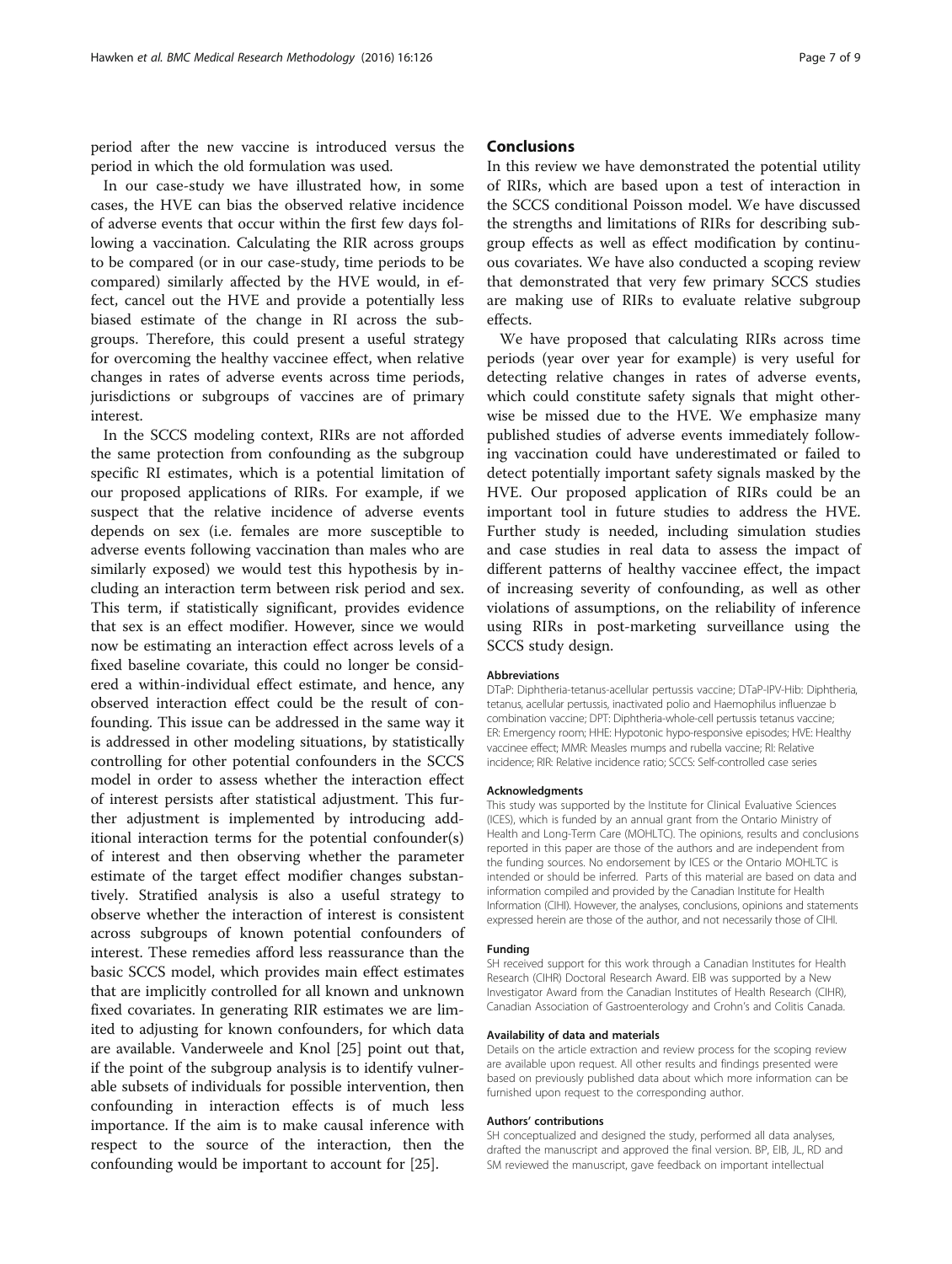<span id="page-7-0"></span>content and approved the final version. KM contributed to the conceptualization and design of the study, and contributed to writing the manuscript, reviewing and revising it for important intellectual content and approved the final version. All the authors accept responsibility for the reported research.

#### Competing interests

The authors declare that they have no competing interests.

#### Consent for publication

Not applicable.

## Ethics approval and consent to participate

Not applicable.

#### Author details

<sup>1</sup>Clinical Epidemiology Program, Ottawa Hospital Research Institute, 725 Parkdale Ave, Ottawa, ON K1Y 4E9, Canada. <sup>2</sup>School of Epidemiology, Public Health and Preventive Medicine, University of Ottawa, 451 Smyth Road, Ottawa, ON K1H 8 M5, Canada. <sup>3</sup>Institute for Clinical Evaluative Sciences Ottawa, Box 684, 1053 Carling Ave., Admin Services Bldg. Rm 1009, Ottawa, ON, K1Y4E9, Canada. <sup>4</sup>Division of Gastroenterology, Hepatology and Nutrition, Children's Hospital of Eastern Ontario and Department of Pediatrics, University of Ottawa, 401 Smyth Road, Ottawa, ON, K1H 8L1, Canada. <sup>5</sup>Department of Medicine, 727 McDermot Ave., Winnipeg, , MB R3E 3P5, Canada.

#### Received: 1 April 2016 Accepted: 14 September 2016 Published online: 23 September 2016

#### References

- 1. Christenson B, Lundburgh P. Comparison between cohorts vaccinated and unvaccinated against influenza and pneumococcal infection. Epidemiol Infect. 2003;129(03):515.
- 2. Jessop LJ, Kelleher CC, Murrin C, Lotya J, Clarke AT, O'Mahony D, et al. Determinants of partial or no primary immunisations. Arch Dis Child. 2010;95(8):603–5.
- 3. Smith P. Children Who Have Received No Vaccines: Who Are They and Where Do They Live? Pediatrics. 2004;114(1):187–95.
- Wei F, Mullooly JP, Goodman M, McCarty MC, Hanson AM, Crane B, et al. Identification and characteristics of vaccine refusers. BMC Pediatr. 2009;9(1):18.
- 5. Farrington P, Pugh S, Colville A, Flower A, Nash J, Morgan-Capner P, et al. A new method for active surveillance of adverse events from diphtheria/ tetanus/pertussis and measles/mumps/rubella vaccines. Lancet. 1995;345(8949):567–9.
- 6. Whitaker HJ, Farrington CP, Spiessens B, Musonda P. Tutorial in biostatistics: the self-controlled case series method. Stat Med. 2006;25(10):1768–97.
- 7. Whitaker H, Hocine M, Farrington C. The methodology of self-controlled case series studies. Stat Methods Med Res. 2009;18(1):7.
- 8. Wilson K, Hawken S, Kwong JC, Deeks SL, Manuel DG, Henningsen KH, et al. Impact of birth weight at term on rates of emergency room visits and hospital admissions following vaccination at 2 months of age. Vaccine. 2011;29(46):8267–74.
- 9. Hawken S, Kwong JC, Deeks SL, Crowcroft NS, Ducharme R, Manuel DG, et al. Association between birth order and emergency room visits and acute hospital admissions following pediatric vaccination: a self-controlled study. PLoS One. 2013;8(12):e81070.
- 10. Wilson K, Ducharme R, Hawken S. Association between socioeconomic status and adverse events following immunization at 2, 4, 6 and 12 months. Hum Vaccin Immunother. 2013;9(5):1153–7.
- 11. Wilson K, Ducharme R, Ward B, Hawken S. Increased emergency room visits or hospital admissions in females after 12-month MMR vaccination, but no difference after vaccinations given at a younger age. Vaccine. 2014;32(10):1153–9.
- 12. Wilson K, Hawken S. Incidence of adverse events in premature children following 2-month vaccination. Hum Vaccin Immunother. 2012;8(5):592–5.
- 13. Benchimol EI, Hawken S, Kwong JC, Wilson K. Safety and utilization of influenza immunization in children with inflammatory bowel disease. Pediatrics. 2013;131(6):e1811–20.
- 14. Virtanen M, Peltola H, Paunio M, Heinonen OP. Day-to-day reactogenicity and the healthy vaccinee effect of measles-mumps-rubella vaccination. Pediatrics. 2000;106(5):E62.
- 15. Davis RL, Marcuse E, Black S, Shinefield H, Givens B, Schwalbe J, et al. MMR2 immunization at 4 to 5 years and 10 to 12 years of age: a comparison of adverse clinical events after immunization in the Vaccine Safety Datalink project. The Vaccine Safety Datalink Team. Pediatrics. 1997;100(5):767–71.
- 16. Fine PE, Chen RT. Confounding in studies of adverse reactions to vaccines. Am J Epidemiol. 1992;136(2):121–35.
- 17. Farrington C. Control without separate controls: evaluation of vaccine safety using case-only methods. Vaccine. 2004;22(15–16):2064–70.
- 18. Farrington C, Nash J, Miller E. Case series analysis of adverse reactions to vaccines: a comparative evaluation. Am J Epidemiol. 1996;143(11):1165.
- 19. Farrington C, Whitaker H. Semiparametric analysis of case series data. J R Stat Soc: Ser C: Appl Stat. 2006;55(5):553–94.
- 20. Farrington CP. Relative incidence estimation from case series for vaccine safety evaluation. Biometrics. 1995;51(1):228–35.
- 21. Andrews NJ. Statistical assessment of the association between vaccination and rare adverse events post-licensure. Vaccine. 2001;20 Suppl 1:S49–53. discussion S45–8.
- 22. Wilson K, Hawken S, Potter BK, Chakraborty P, Kwong J, Crowcroft N, et al. Patterns of emergency room visits, admissions and death following recommended pediatric vaccinations–a population based study of 969,519 vaccination events. Vaccine. 2011;29(21):3746–52.
- 23. Hawken S, Manuel DG, Deeks SL, Kwong JC, Crowcroft NS, Wilson K. Underestimating the Safety Benefits of a New Vaccine: The Impact of Acellular Pertussis Vaccine Versus Whole-Cell Pertussis Vaccine on Health Services Utilization. Am J Epidemiol. 2012;176(11):1035–42.
- 24. Wilson K, Hawken S, Kwong JC, Deeks S, Crowcroft NS, Van Walraven C, et al. Adverse Events following 12 and 18 Month Vaccinations: a Population-Based, Self-Controlled Case Series Analysis. PLoS ONE. 2011;6(12):e27897.
- 25. Vanderweele TJ, Knol MJ. Interpretation of subgroup analyses in randomized trials: heterogeneity versus secondary interventions. Ann Intern Med. 2011;154(10):680–3.
- 26. Kwong JC, Vasa P, Campitelli MA, Hawken S, Wilson K, Rosella LC, et al. Risk of Guillain-Barr syndrome after seasonal influenza vaccination and influenza health-care encounters: a self controlled study. The Lancet Infectious Diseases. 2013;13(9):769–76.
- 27 Connolly-Andersen AM, Hammargren E, Whitaker H, Eliasson M, Holmgren L, Klingström J, et al. Increased risk of acute myocardial infarction and stroke during hemorrhagic fever with renal syndrome: A self-controlled case series study. Circulation. 2014;129(12):1295–302.
- 28 Langan SM, Minassian C, Smeeth L, Thomas SL. Risk of stroke following herpes zoster: A self-controlled case-series study. Clin Infect Dis. 2014;58(11):1497–503.
- 29 Dodd CN, Romio SA, Black S, Vellozzi C, Andrews N, Sturkenboom M, et al. International collaboration to assess the risk of Guillain Barré Syndrome following Influenza A (H1N1) 2009 monovalent vaccines. Vaccine. 2013;31(40):4448–58.
- 30 Butt DA, Mamdani M, Austin PC, Tu K, Gomes T, Glazier RH. The risk of falls on initiation of antihypertensive drugs in the elderly. Osteoporos Int. 2013;24(10):2649–57.
- 31 Andrews N, Stowe J, Miller E, Svanström H, Johansen K, Bonhoeffer J, et al. A collaborative approach to investigating the risk of thrombocytopenic purpura after measles–mumps–rubella vaccination in England and Denmark. Vaccine. 2012;30(19):3042–6.
- 32 Tokars JI, Lewis P, Destefano F, Wise M, Viray M, Morgan O, et al. The Risk of Guillain-Barré Syndrome Associated with Influenza A (H1N1) 2009 Monovalent Vaccine and 2009–2010 Seasonal Influenza Vaccines: Results from Self-Controlled Analyses. Pharmacoepidemiol Drug Saf. 2012;21(5):546–52.
- 33 Pariente A, Fourrier-Reglat A, Ducruet T, Farrington P, Beland SG, Dartigues JF, et al. Antipsychotic use and myocardial infarction in older patients with treated dementia. Arch Intern Med. 2012;172(8):648–53. discussion 54–5.
- 34 Warren-Gash C, Hayward AC, Hemingway H, Denaxas S, Thomas SL, Timmis AD, et al. Influenza infection and risk of acute myocardial infarction in England and Wales: a CALIBER self-controlled case series study. J Infect Dis. 2012;206(11):1652–9.
- 35 Tse A, Tseng HF, Greene SK, Vellozzi C, Lee GM. Signal identification and evaluation for risk of febrile seizures in children following trivalent